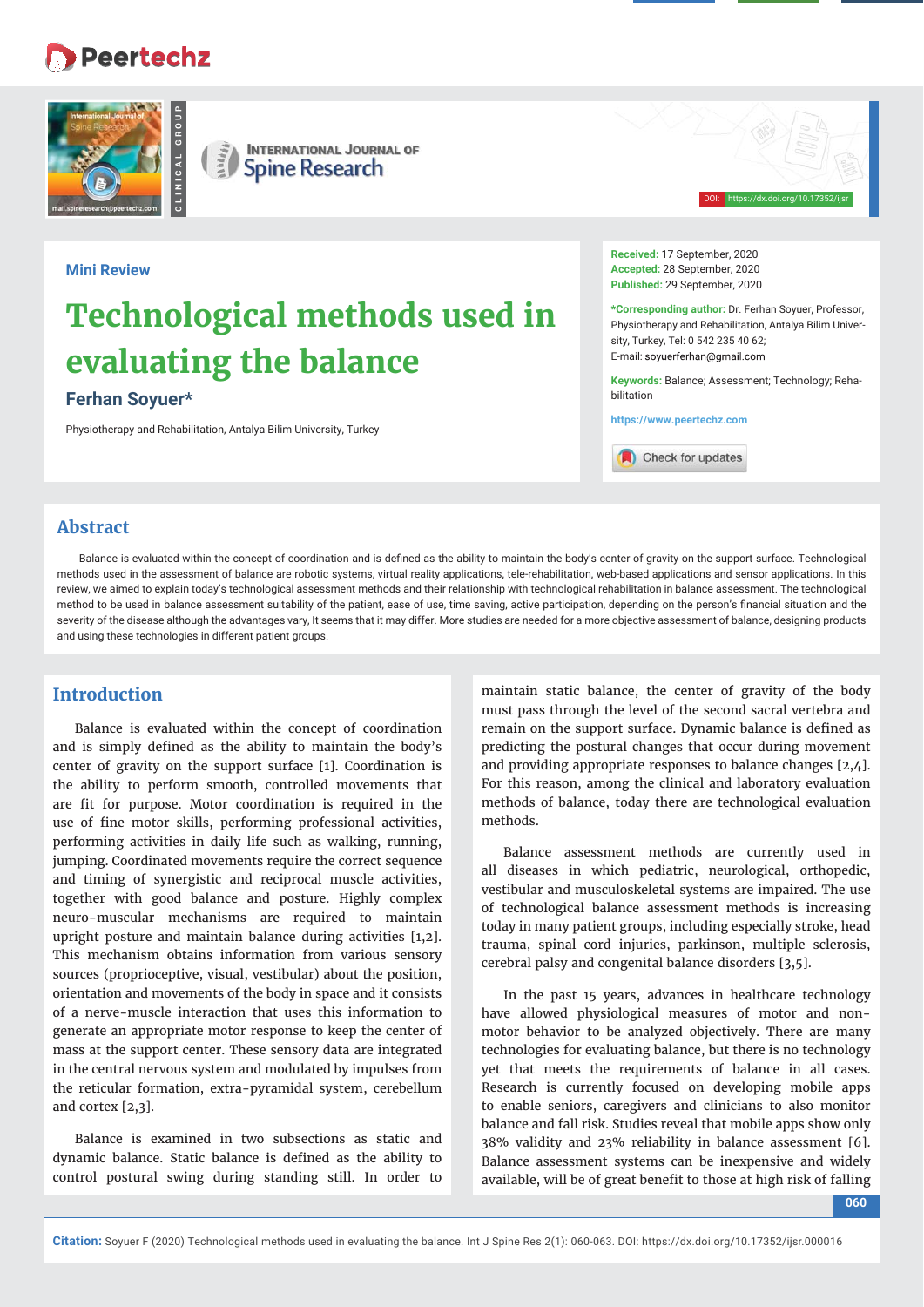due to impaired balance and can be useful in identifying what is happening [7,8].

These systems also allow the therapists to better personalize the intervention of the individual's lack of balance, allowing the balance to be evaluated in all planes.

Technological balance assessment methods are robotic systems, virtual reality applications, tele-rehabilitation, webbased applications and sensor applications.

In this review, we aimed to explain today's technological balance assessment methods and to investigate the relationship between physical therapy practices and technological rehabilitation.

**Robotic systems:** It provides effective evaluation of the proprioceptive, visual and vestibular system in the patient. Rehabilitation robots can simplify assessment procedures and increase their clinical value. The innovation and main benefits of using robots for assessment are the ability to evaluate patients "severely affected" by providing assistance when needed, and the ability to make consistent changes in standing and walking, based on the patient's reactions [8,9].

For balance assessment, robotic devices can be classified in three ways, regarding their potential applications;

- a. How the device interacts with the body,
- b. In what sense the device is mobile and
- c. The surface on which the person is standing or walking while using the device.

Studies explain that robotic devices are promising and can become useful tools for the assessment of balance, especially in patients with neurological disorders, in both research and clinical use. Robotic balance assessment will allow for individual adaptation of rehabilitation training and will provide a chance to provide an increasingly detailed assessment that can eventually increase the effectiveness of the training [9,10].

**Sensor systems:** Sensors used in the assessment of balance are of two types, wearable sensors and ambient sensors. These are systems that measure the patient's environment data, foot sole load pressures, active and passive normal joint motion values. Wearable sensors are virtually revolutionizing the assessment of static balance. In recent years, wearable sensors based on miniaturized Inertial Measurement Units (IMUs) or Magneto Inertial Measurement Units (MIMUs) are increasingly used in balance assessment, as a number of studies focusing on this issue have shown [11,12].

In the last 15 years, significant advances in technology have provided wearable solutions for balance assessment and management of postural instability, especially in patients with neurological disorders. Recent developments in microelectronics have led to the production of small flexible sensors integrated into clothing, thus making the wearable devices suitable for leisure applications. These sensors can be easily attached to a variety of body segments by means of elastic straps or Velcro® bands. The number and location of the sensors can be adjusted according to the application-evaluation often considered. To date, the main wearable technologies available for balance assessment include mechanical devices such as inertia and pressure sensors, and physiological devices such as surface electromyograph sensors (sEMG) [12,13].

A wearable inertial sensing unit typically includes accelerometers, gyroscopes, and magnetometers. The triaxial accelerometer measures the linear acceleration of movements in a three-dimensional (3D) frame fixed with a sensor; the measured data includes both motion and gravitational components. A three-axis gyroscope measures the appropriate angular velocity in a 3D space, and the components of the rotation velocity are evaluated in a three-dimensional frame fixed with the sensor. A magnetometer measures both the amplitude and the direction of the local magnetic field in a 3D space; the magnetic field components are specified in a triaxial frame fixed with the sensor. Usually accelerometer, gyroscope and magnetometer measurements refer to a common triaxial frame fixed to the sensing IMU  $[14, 15]$ .

Besides inertial devices, wearable sEMG sensors evaluate specific muscle activation during static and dynamic postural disturbances. Therefore, sEMG allows a better understanding of the physiological mechanisms responsible for balance control [16].

Wearable pressure sensors also include instrumented insoles that are inserted or integrated into the shoe to measure pressure changes between the foot and the floor. However, wearable sensors have not yet become a standard due to the uncertainty of the accuracy of IMU-based evaluations for balance assessment compared to the gold standard force platform. If their accuracy is proven, it is clear that the use of wearable sensors for balance measurements would be ideal in terms of low cost and easy usability in different environments. These systems enable wearable and nonwearable technology together in walking labs, and also provide a game environment. The flexibility provided in the selection of wearable, non-wearable systems meets most clinical and research requirements in balance assessments today [15,17].

Force plates provided the gold standard technology for measuring centers of pressure as the cornerstone of balance evaluation. Although the force plate is considered the gold standard for reliable balance measurements, it is not practical to use in clinical settings and sports centers because it is expensive and heavy [17].

**Virtual reality applications:** These are systems that are used in the evaluation of balance with their three-dimensional technology feature, give the participants a real feeling, and are created by computers in order to develop and evaluate the balance. The purpose of using Virtual Reality (VR) in rehabilitation is to induce and / or train the brain and behavioral responses in a controlled laboratory or clinical environment, similar to those that occur in the real world. A key feature of VR is immersion, that is, the exact extent to which the user is integrated into the virtual environment. VR also creates

**061**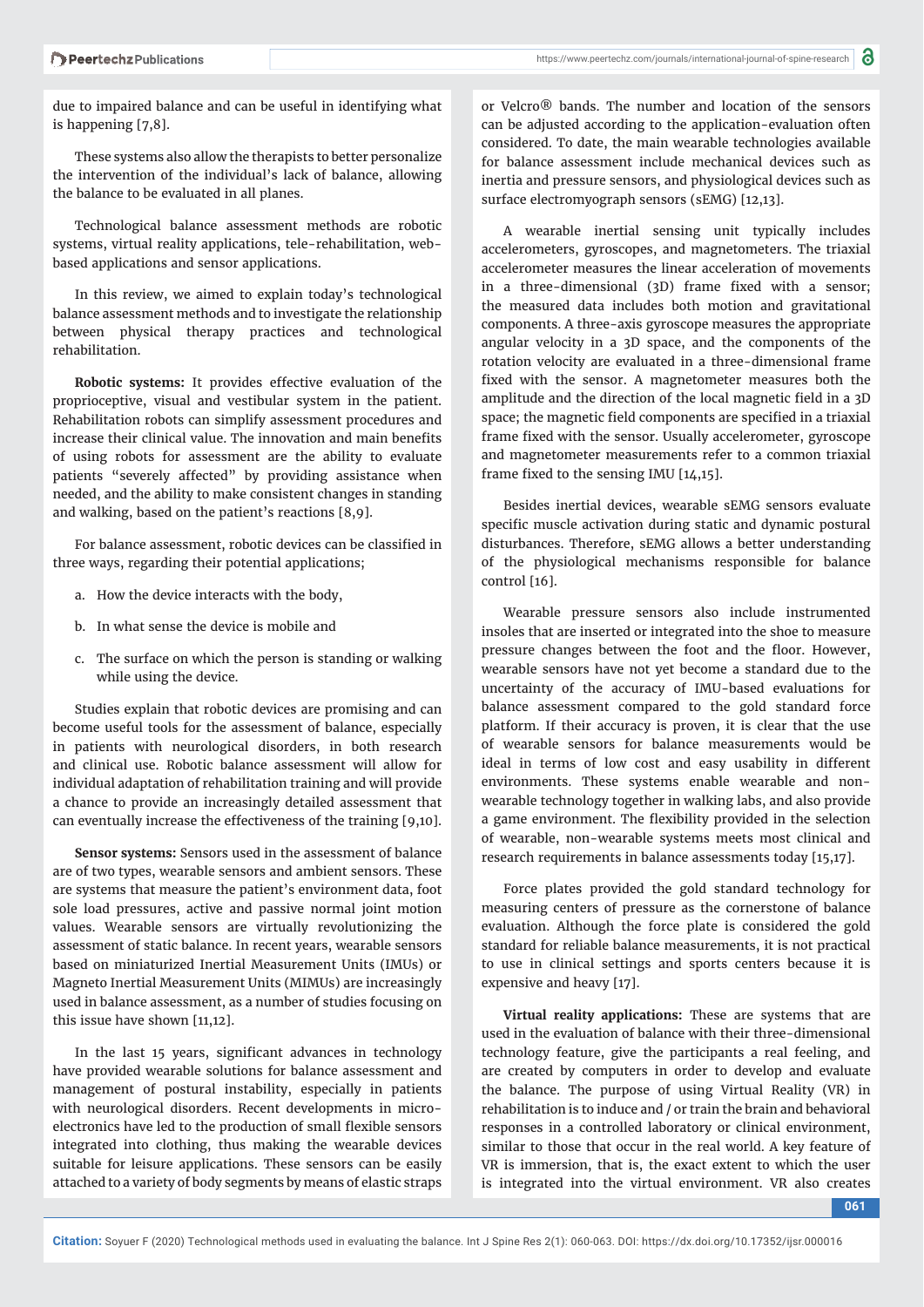opportunities to create visual changes at different levels during (VR) balance tests. Compared to the commonly used eyes-open or closed-eyes conditions, VR applications can more finely differentiate the visual and vestibular systems, by providing a wide range of visual distortions. These systems also allow the balance to be evaluated in all planes, it allows therapists to better record the assessments of the individual's balance problem [8,18].

Web-based applications, Tele-rehabilitation system: It includes systems that record and send instant data such as the tele-rehabilitation system, to what extent the balance is disturbed in patients with balance problems. It covers personalized applications. These are systems that evaluate all body parameters of the patient remotely through sensors, record instant data and send it to healthcare professionals in the presence of physiotherapists and physicians. For preventive and treatment strategies, allowing for long-term monitoring, wireless sensors will encourage tele-rehabilitation and reduce some of the burden of healthcare services. There has been little work to date regarding the role of tele-rehabilitation in balance assessment through wireless sensors. However, telerehabilitation should be considered from the following points of view; a. Access to care-treatment is quite difficult in patients with balance disorders due to transportation difficulties and dependence on caregivers. Wireless sensors appear to be a sensitive and objective tool for measuring balance control in the home environment. Current evidence also shows that telerehabilitation promotes a reduction in patient and caregiver burden. b. Assessments made in a hospital setting often do not always reflect real-life situations. Therefore, long-term monitoring of postural ability during daily activities can provide reliable data on patient balance control in free living conditions [10,19,20].

The main purpose of rehabilitation is to develop individual postural skills by supporting patient independence in ecological environments. For this purpose, by using information and communication technologies, it will provide tele-rehabilitation and rehabilitation services directly at home, with an efficiency similar to traditional therapy.

Nowadays, the increasing use of mobile phones and other technological devices in many areas of daily life encourages widespread technological education among the general population, including the elderly. Accordingly, in the coming years, wearable devices will be increasingly used to increase adherence to tele-rehabilitation strategies. Tele-rehabilitation will also reduce the number of periodic hospitalizations, thanks to remote and continuous evaluation by physicians and physical therapists [21,22].

These technological methods are applications that increase treatment efficiency and patient motivation by providing visual and auditory input to the patient. These are methods that have been put forward to serve patients and clinicians by saving time and money. These methods, which are completely under the control of the physiotherapist using the application, the frequency and number of repetitions can be adjusted optionally. By increasing the motor learning method, it helps to eliminate disturbances in balance thanks to sensory, auditory

and visual stimulation. The tasks or movements performed by the physiotherapist are similar to the tasks and movements in practice. Motor learning is provided with task-oriented motor activities that cover movements in daily life. It maximizes the functional movements of the patient. Therefore, it includes patient-specific assessment methods [21-23].

#### **Conclusion**

Today, there are many technologies such as sensor systems, virtual reality applications, tele-rehabilitation system, webbased applications, robotic systems in evaluating balance. The choice of this technology depends on the patient. The method chosen varies according to the suitability for the patient, ease of use, time saving, active participation, financial situation of the person and the severity of the disease.

Clinically useful and efficient evaluation of balance during standing and walking is difficult, especially in patients with neurological disorders. According to the studies, considering that balance disorders are generally of neurological origin and considering the explained factors, we think that sensor-based virtual reality applications increase patient motivation, apply well in balance and movement evaluation, and increase balance and mobility.

Fusion systems offer possibilities to combine wearable and non-wearable technology as well as play games in walking labs. Convenience in selecting wearable, non-wearable and fusion systems can meet most clinical and research needs.

We think that more research is needed for the outcome criteria of this promising technology about the verification, validation and usability of wearable systems against the traditional balance assessment approaches with the ability to provide measurements in different environments with mobile balance assessment applications.

#### **References**

- 1. Osoba MY, Rao AK, Agrawal SK, Lalwani AK (2019) Balance and gait in the elderly: A contemporary review. Laryngoscope Investig Otolaryngol 4: 143- 153. **Link:** https://bit.ly/3i8ITYQ
- 2. Han A, Fu A, Cobley S, Sanders RH (2018) Effectiveness of exercise intervention on improving fundamental movement skills and motor coordination in overweight/obese children and adolescents: A systematic review. J Sci Med Sport 21: 89-102. **Link:** https://bit.ly/2FX3vqc
- 3. Dunsky A (2019) The Effect of Balance and Coordination Exercises on Quality of Life in Older Adults: A Mini-Review. Front Aging Neurosci 11: 318. **Link:** https://bit.ly/3kUqSzc
- 4. Fusco A, Giancotti GF, Fuchs PX, Wagner H, Varalda C, Capranica L, et al. (2019) Dynamic Balance Evaluation: Reliability and Validity of a Computerized Wobble Board. J Strength Cond Res 34: 1709-1715. **Link:** https://bit.ly/2Ga08f7
- 5. Sun R, McGinnis R, Sosnoff JJ (2018) Novel Technology For Mobility And Balance Tracking in Patients With Multiple Sclerosis: A Systematic Review. Expert Rev Neuro Ther 18: 887-898. **Link:** https://bit.ly/3i8K7mU
- 6. Roeing KL, Hsieh KL, Sosnoff JJ (2017) A Systematic Review of Balance And Fall Risk Assessments With Mobile Phone Technology. Arch Gerontol Geriatr 73: 222-226. **Link:** https://bit.ly/3ibIDs9

**062**